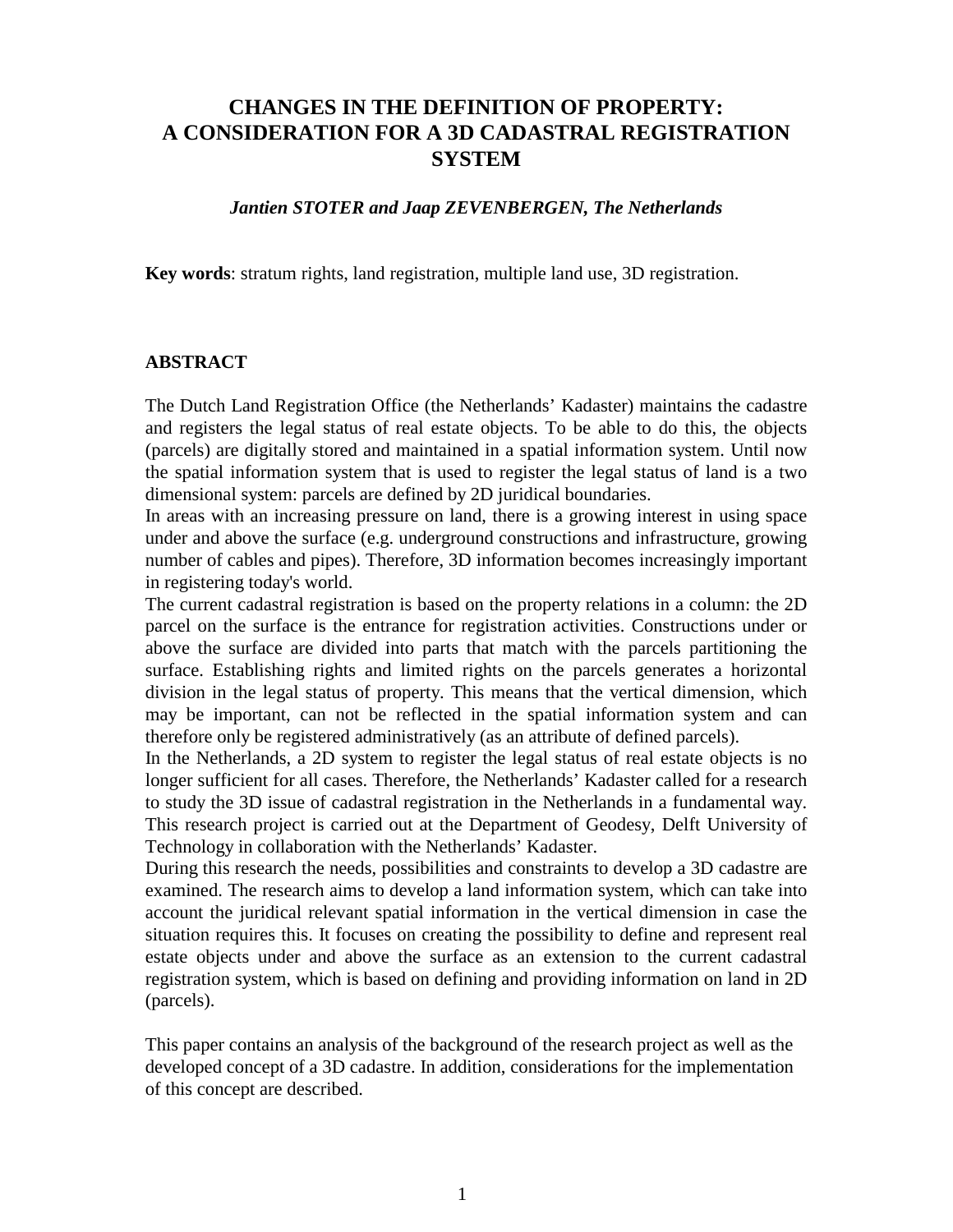# **1. INTRODUCTION**

The importance of property, and especially of more individualised property rights, grows when the population density increases and land use becomes more intense. Many so-called developed countries have experienced this the last two centuries, and it has been a major drive for the development of cadastral registration systems. Later, pressure on land in urban areas led to the creation of properties on top of each other. Condominium rights have been created to allow for this in numerous jurisdictions, mainly for dwellings (and offices).

In the major urban centres (and especially their business districts) land use is becoming so intense, that very different types of 'land' use are being positioned under and above each other. Even when the creation of property rights to match these developments are available within existing legislation, describing and depicting them in cadastral registration systems creates a challenge.

This is not surprising when looking at the FIG (1995) description of a cadastre, which focuses on the cadastre being "a parcel-based, and up-to-date land information system containing records of interests in land (rights, restrictions and responsibilities)". When thinking about a parcel, most of us see it as being described by 2D boundaries on the earth's surface. However, that does not satisfy the needs for the more complex multilayer property situations.

Therefore, the Netherlands' Kadaster, responsible for the Dutch cadastral registration system, called for research to study the 3D issue of cadastral registration in the Netherlands in a fundamental way. This research project is carried out at the Department of Geodesy, Delft University of Technology in collaboration with the Netherlands' Kadaster.

During this research the needs, possibilities and constraints to develop a 3D cadastral registration system are examined. The aim of the research is to develop a prototype of a land information system, which can take the juridical relevant spatial information in the vertical dimension into account.

This paper gives the background of the research as well as the ideas and concepts developed so far.

# **2. DUTCH CADASTRAL REGISTRATION SYSTEM**

The Netherlands' Kadaster is responsible for the cadastral registration in the Netherlands. It is responsible for the registration of the boundaries of parcels (cadastral map) as well as for the registration of the legal status of parcels (land registry).

In order to increase the efficiency and to make online network access to the data involved possible, the Netherlands' Kadaster uses a spatial information system with a completely computerised cadastral map for maintaining the geometry and topology of parcels. The legal status of the parcels is maintained in a separate administrative information system. A link between these two subsystems exists through the unique parcel number (Lemmen et al., 1998).

Until now, the juridical boundaries used for registration are fixed in 2D space. The whole country is divided into parcels, which are defined in a 2D spatial information system. The parcels are the basis for the registrations done by the Kadaster. The vertical dimension of the legal status of real estate objects, which may be important, is not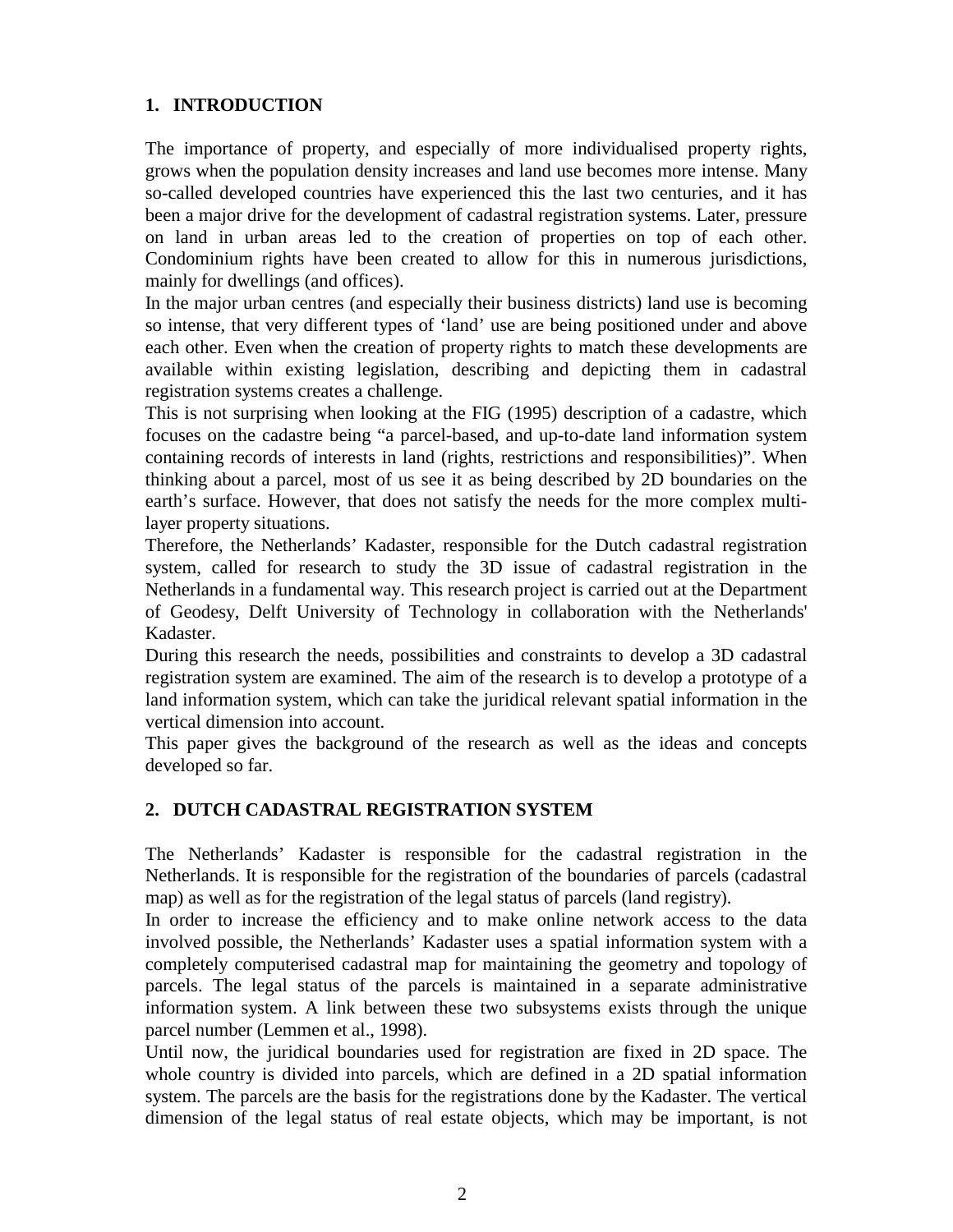reflected in the spatial information system and can therefore only be registered administratively.

The registration of the legal status of parcels is the only registration of real estate objects in the Netherlands. Building registration does not exist, although research is currently carried out to set up such a registration in the future (Kap and Zevenbergen, 2000).

According to the Dutch Civil Code (1992), the right of property of a parcel is not limited in the vertical dimension and hence the property extends to the centre of the earth and into the sky. The right of property comprises the competence to use the land owned. The only exception is that use of space above and under the surface is permitted to third persons, as long as this is done as high or as low, that there is no sense for the owner to object against this use. The definition of property needs reconsideration when separate use of space under and above the surface comes into play.

As mentioned before, there is a growing interest in using space under and above the surface, making the vertical dimension an important factor in registering the legal status of real estate objects. To be able to define and manage the juridical situation satisfactory, 3D information becomes increasingly important in the registration activities of the Kadaster. It is expected that the Netherlands' Kadaster will run into registration and maintenance complications in the future. For this reason, the Kadaster decided to carry out a research project on the 3D aspects of cadastral registration. The project aims at creating the possibility to define and represent real estate objects under and above the surface as an extension to the current cadastral registration system, which is based on defining and providing information on land in 2D (parcels).

# **3. FACTUAL SITUATIONS WITH A 3D COMPONENT**

Factual situations (situations occurring in the 'real' world), for which it has appeared that the current 2D system is not able to represent the legal status of the situation in the most efficient manner, are:

- constructions on top of each other (an underground parking place);
- super- and subterranean infrastructure (a tram above the surface, tunnel, metro);
- apartments;
- (the location and ownership of) cables and pipes;
- historical monuments;
- polluted areas.

All these situations have in common that the third dimension is relevant in confirming the legal status of the real estate objects concerned. Apart from apartments, there are no formal rules for registering the legal status, the (2D or 3D) geographical location or the extent of these 3D objects. Although this would give insight in what is situated under and above the surface. This insight would support the definition of rights concerning real estate objects under and above the surface.

# **4. CURRENT SOLUTIONS IN THE NETHERLANDS**

The existence of registration situations mentioned in the previous paragraph has forced the Netherlands' Kadaster to look for ad hoc solutions within the current registration possibilities by means of the available juridical and administrative tools.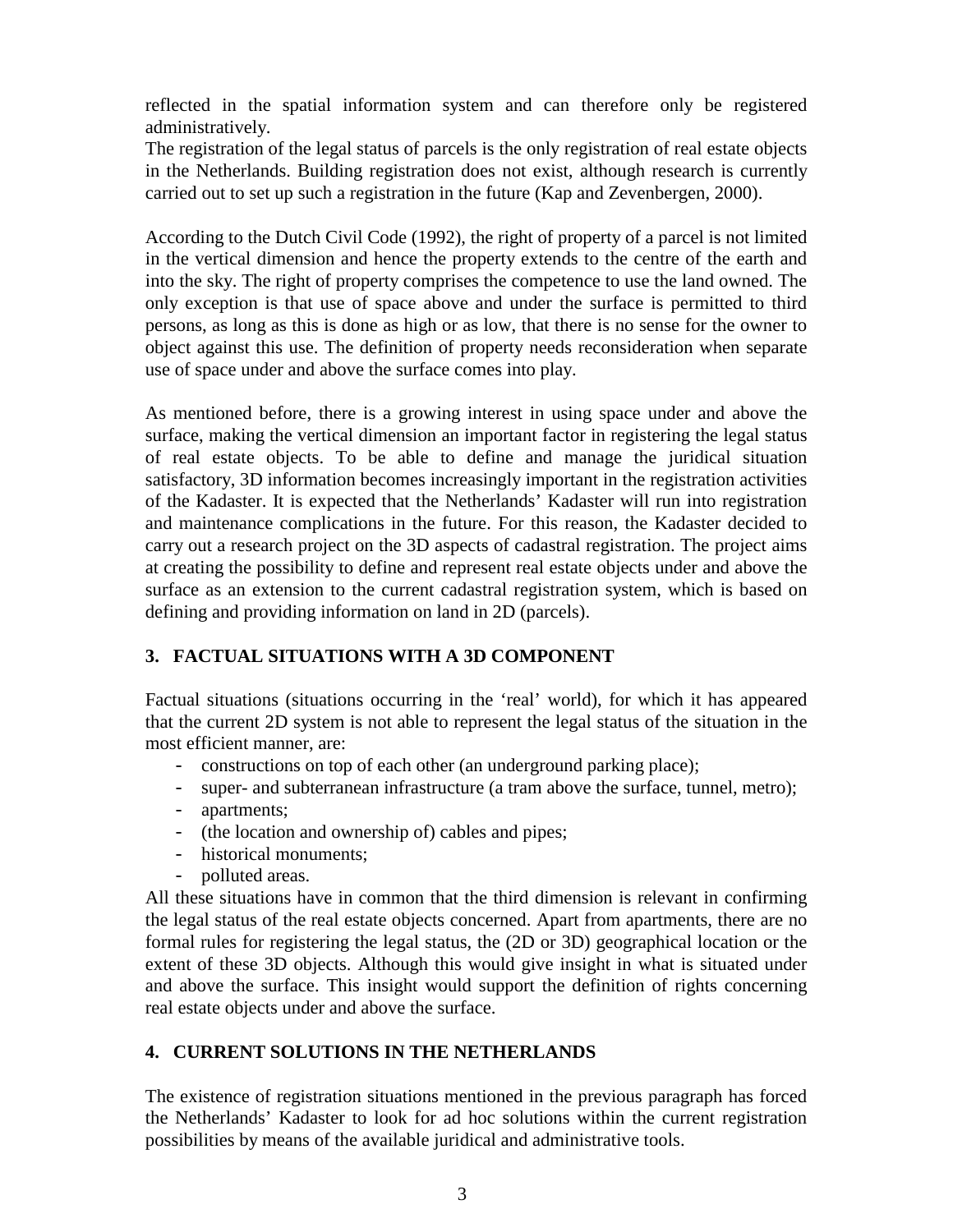The solutions have in common that they are administrative solutions, reducing the 3D situations to the partitioning of the country into 2D parcels. The current cadastral registration is based on the property relations in a column: the 2D parcel on the surface is the entrance for registration. A horizontal division in (the legal status of) property is made by the establishment and registration of rights and limited rights on the parcels.

As far as Private Law is concerned, registrations of the legal status of parcels in which the third dimension might be relevant are (the Dutch terms are added in italic, between brackets):

- right of property (*eigendomsrecht*)
- limited property rights (*privaatrechtelijke beperkingen*):
	- right of building, i.e. the right to erect buildings under, on or above land owned by a third party (*opstalrecht*)
	- right of long lease, i.e. a third party gets the right to use the parcel (including space under and above the parcel) as if he were the owner (*erfpacht*)
	- right of easement, i.e. a third party gets the right to use the parcel for a certain limited purpose (*erfdienstbaarheid*)
- right to an apartment or condominium right (*appartementsrecht*)
- joint ownership, i.e. the shared ownership of an immovable good from which all shared owners of the parcels benefit, for example walls, roads, parking places, swimming pools etc. (*mandeligheid*)

Registrations of restrictions dictated by Administrative Law (*Publiekrechtelijke Beperkingen*) with a possible 3D component, are:

- registration of the obligation to the owner of land to tolerate construction for public good, like lampposts, electrician cables, water pipes, telecom pipes (*Belemmeringenwet Privaatrecht*)
- deprival of minerals in the ground of the land-owner (*Mijnwet*)
- registrations in order to protect historical monuments (*Monumenentwet*)
- registration of severe soil pollution (*Wet Bodembescherming*)

In all these cases, the parcels are affected with a restriction in the right of property. These restrictions are registered and not the factual objects, which cause the restriction (cable, pipe, historical monument etc.).

A factual 3D object itself cannot be defined as a cadastral object in the cadastral map and cannot be used as a base for registration. In the current cadastral registration system (with regard to landed properties) a cadastral object is a real-estate object being a complete parcel, part of a parcel or a condominium right.

Note that the only real-world objects on the cadastral map are (the contours of) buildings, which serve as a reference framework for the parcel boundaries.

In figure 1, the current registration practice is explained with an example.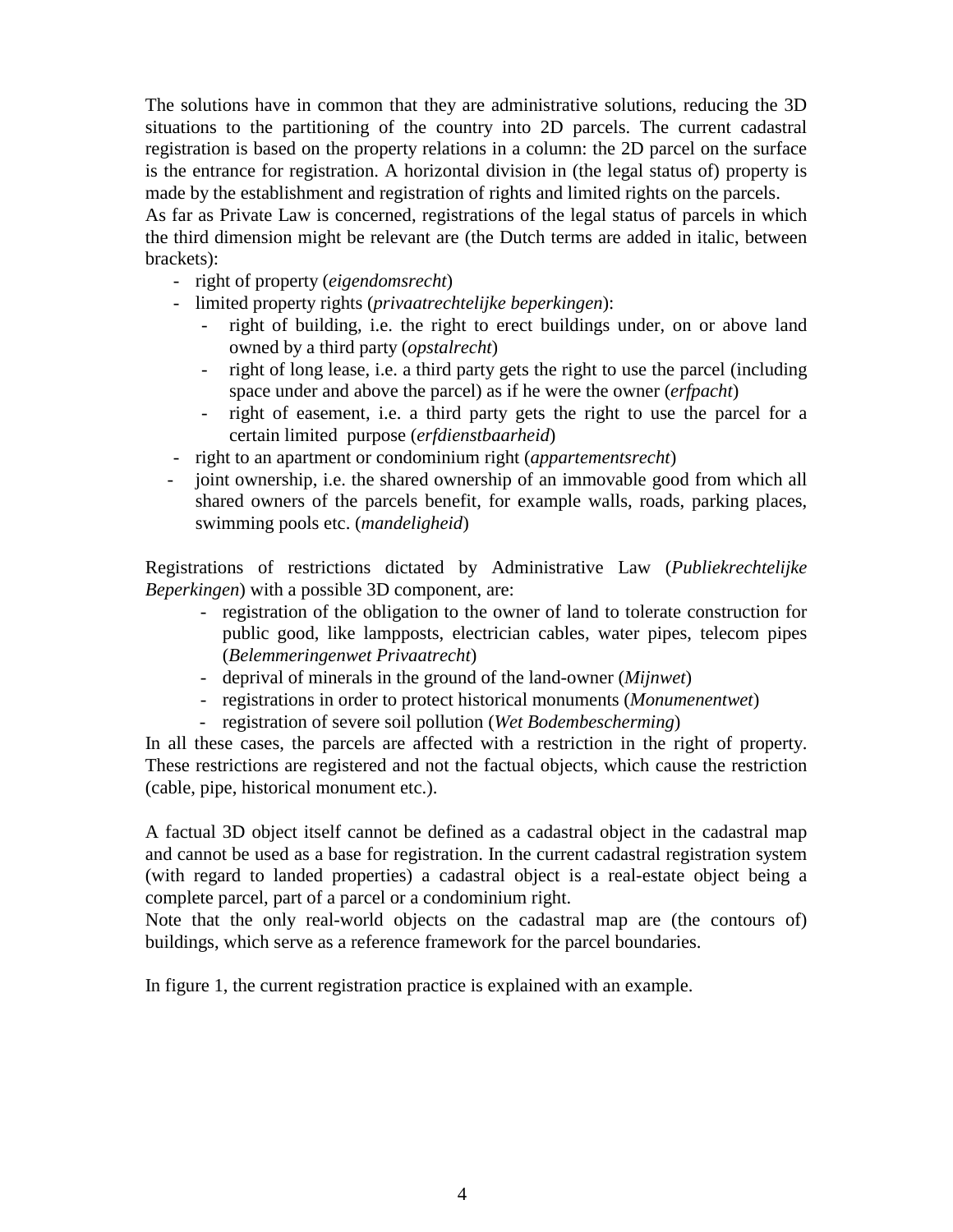

**Figure 1**. One object (building), three parcels

The picture on the right is a sketch of the cadastral situation of the photo. Three parcels are needed to register the legal status of the building. This situation illustrates how property relations in the vertical dimension are registered based on the division of 'the world' in 2D parcels. In figure 2, the cadastral map of the same situation is shown.



**Figure 2.** Cadastral map of a construction above the surface (see figure 1)

The arrow indicates the view position in figure 1. The building is located on three parcels through which the legal status of the building is registered. The firm 'Nationale Nederlanden' possesses the whole building. The rights and restrictions of the parcels concerned are as follows: Municipality possesses a restricted property on parcels 1719 and 1720. 'Nationale Nederlanden' possesses an unrestricted property on parcel 1718, a right of building on parcel 1719 and a right of long lease on parcel 1720.

# **5. COMPLEXITIES OF THE CURRENT SOLUTIONS IN THE NETHERLANDS**

The current registration of the legal status of real estate objects with a 3D component leads to complications (Stoter, 2000):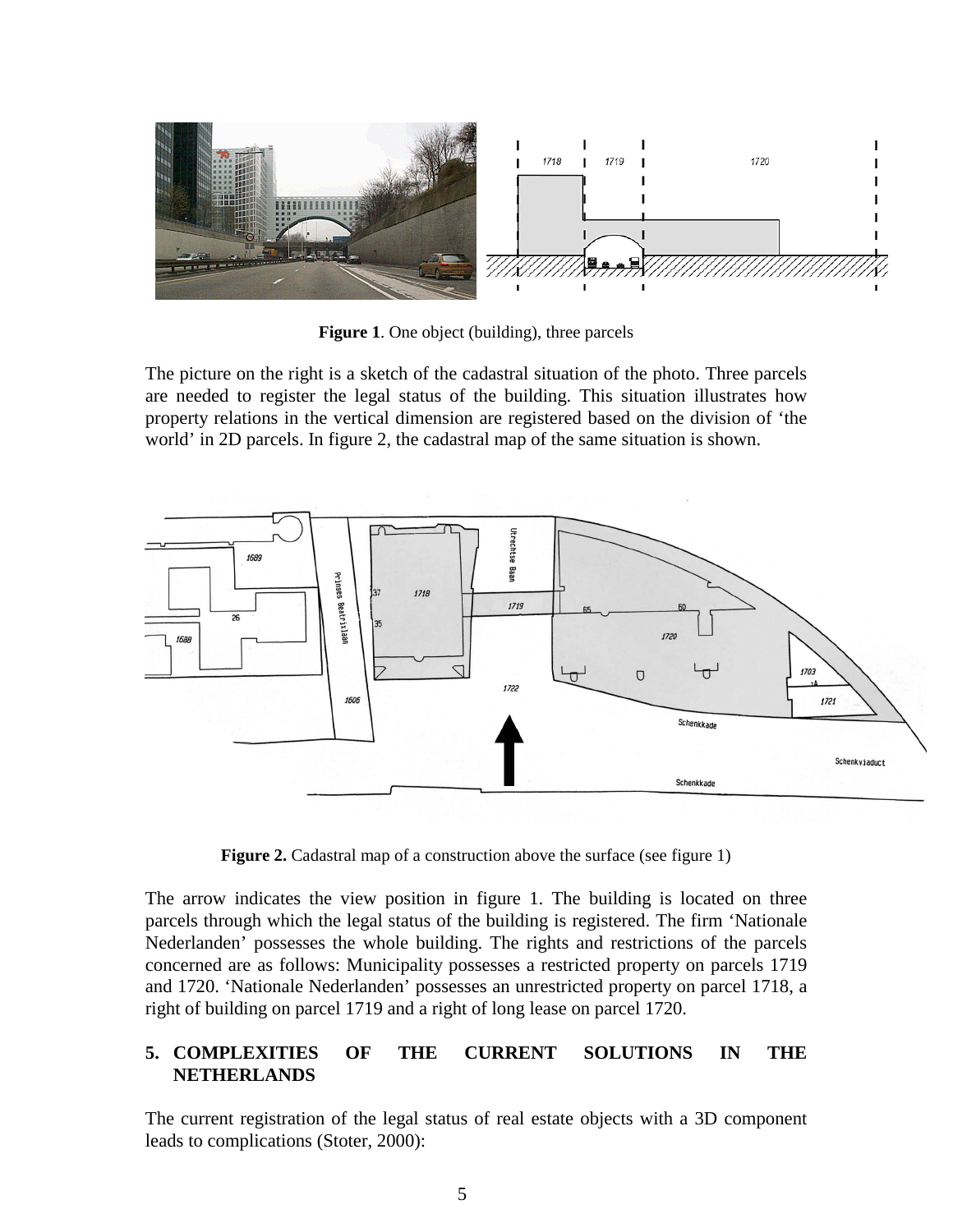- registration is only an administrative one;
- the lack of a (digital) 3D representation of the situation makes it difficult to get insight in the factual situation;
- current registration is used in situations for which it was not originally meant;
- the current solutions lead to divers registration practices for similar situations;
- the parcel is used for registration and not the object on, above or under the surface (building, tunnel etc.). This means that these real-world objects are not registered as such by the Kadaster. This leads to the following complications:
	- the real-world object itself or characteristics of the object are not maintained and can therefore not be found at the Kadaster: the real world does not (only) consist of 2D parcels;
	- constructions are illogically divided into parts that match with the surface parcels;
	- it is needed to store the information of objects with every parcel that intersects with the object (e.g. a cable for which restrictions need to be registered under several parcels): this leads to redundant information which is a potential source of inconsistency;
	- the database becomes polluted when parcels are subdivided, since only the parcels that intersect with the object are known and not the exact location of the object. After subdivision it is not clear which newly formed parcels should be marked.

A system able to reflect the spatial situation could support a more clear definition of spatially complex rights. Management of space under and above the surface will be improved when relevant information on real-world objects (location, function, geometry) is maintained. Besides, a (digital) geographical 3D representation of the situation when needed would facilitate the exchange and supply of valuable information on the factual situation and a better maintainable archive.

Standardisation of methods to supply more insight in the factual situation under and above the surface would increase legal security and ease the work of notaries.

The concept of a 3D cadastre developed in this research project has been based on these considerations.

# **6. THE CONCEPT OF A 3D CADASTRE**

The growing need for maintaining vertical information by the Kadaster is evident. A complete 3D spatial information system would be a solution for the problems met by the Kadaster. However, this solution is too heavy for the purpose that it has to serve since a 3D approach is not needed for all situations. Besides one should not only consider the development of such a system but also the availability of the needed 3D data to make the system operational. Also incorporating the new 3D functionality into the present system, into the work processes and into the present legislation are important factors for contemplation.

In order to develop a useful 3D registration system it is important to look at the actual needs of the Kadaster concerning 3D situations. These needs depend on the tasks and responsibilities of the Kadaster which consist of:

- the registration of the legal status of real estate objects
- providing information on the legal status of real estate objects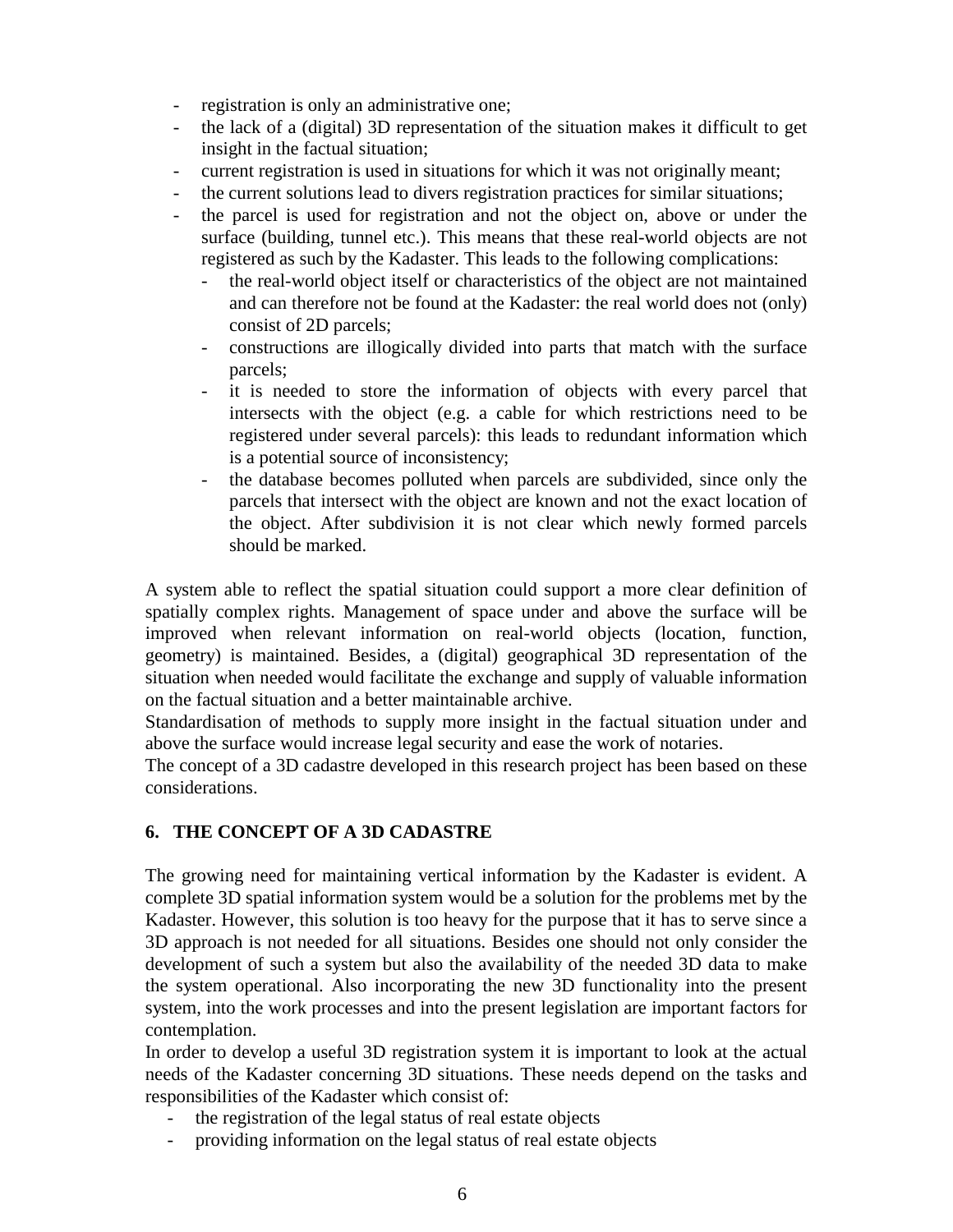Therefore, a spatial solution will be designed to obtain more insight in juridical and factual situations for which the third dimension is important in confirming the legal status of real estate objects.

In this research a '3D cadastral system' has been defined as a system, which gives more insight in the juridical and factual situation above and under the surface in case this is relevant with respect to the legal security. This insight is obtained through defining constructions on, above and under the surface as geo-objects in the cadastral system. Whether this definition of real-world objects should and will lead to the juridical registration of these objects remains beyond the scope of this research.

Thus, it should be possible to spatially define objects in 3D space. Thereby, attributes of these objects should be maintained in the information system of the Kadaster. The maintenance of implicit and explicit relations between the objects above and under the surface with the parcels on the surface will complete the incorporation of 3D objects in the current cadastral system.

An alternative would be the creation, definition and registration of 3D parcels. In the Netherlands, this is not a realistic solution, because the existence of 3D parcels creates some other problems that have to be solved:

- with the existence of 3D parcels, the meaning of the right of property changes; the adjustment of the definition of property will take considerable time, since this requires a major change in legislation;
- should the right of property of a 2D parcel be defined as a column of space less the possible existence of a 3D parcel above or under the surface?;
- if it is possible to own a 3D volume of space which bounds a construction, what happens if this volume moves due to subsiding of the construction?;
- are the owners of 'surface' parcels obliged to tolerate the definition of a 3D parcel above or under their parcel (they loose an amount of 'space' of their property);
- juridical relations between parcels on top of each other should be clearly defined like access to the concerning parcels via other parcels and the protection (avoiding damage) of the real estate objects involved (right of easement in 3D space?).

Note that the definition of 3D parcels might be useful in some cases (e.g. in case of a condominium right). These cases will be considered in the research project.

A relevant question is what kind of detail is required to satisfy the actual needs. A lot of information is already available in 2D (large-scale topographic map, cadastral map). Since (detailed) 3D information is not needed in all cases (e.g. rural land), a system is developed to add 3D geo-objects into the current geo-DBMS (Database Management System) based on 2D parcels. The approach to combine 2D and 3D data in one geo-DBMS, including storage, query and access offers the facility to take the juridical relevant spatial information in the vertical dimension into account when needed (Stoter and Van Oosterom, 2000).

In figure 3, the concept of a 3D cadastre, developed in this research, is illustrated. The left of the figure is part of the cadastral map (contours of the parcels), added with the topography of the large-scale map of the Netherlands. The topographic large-scale map,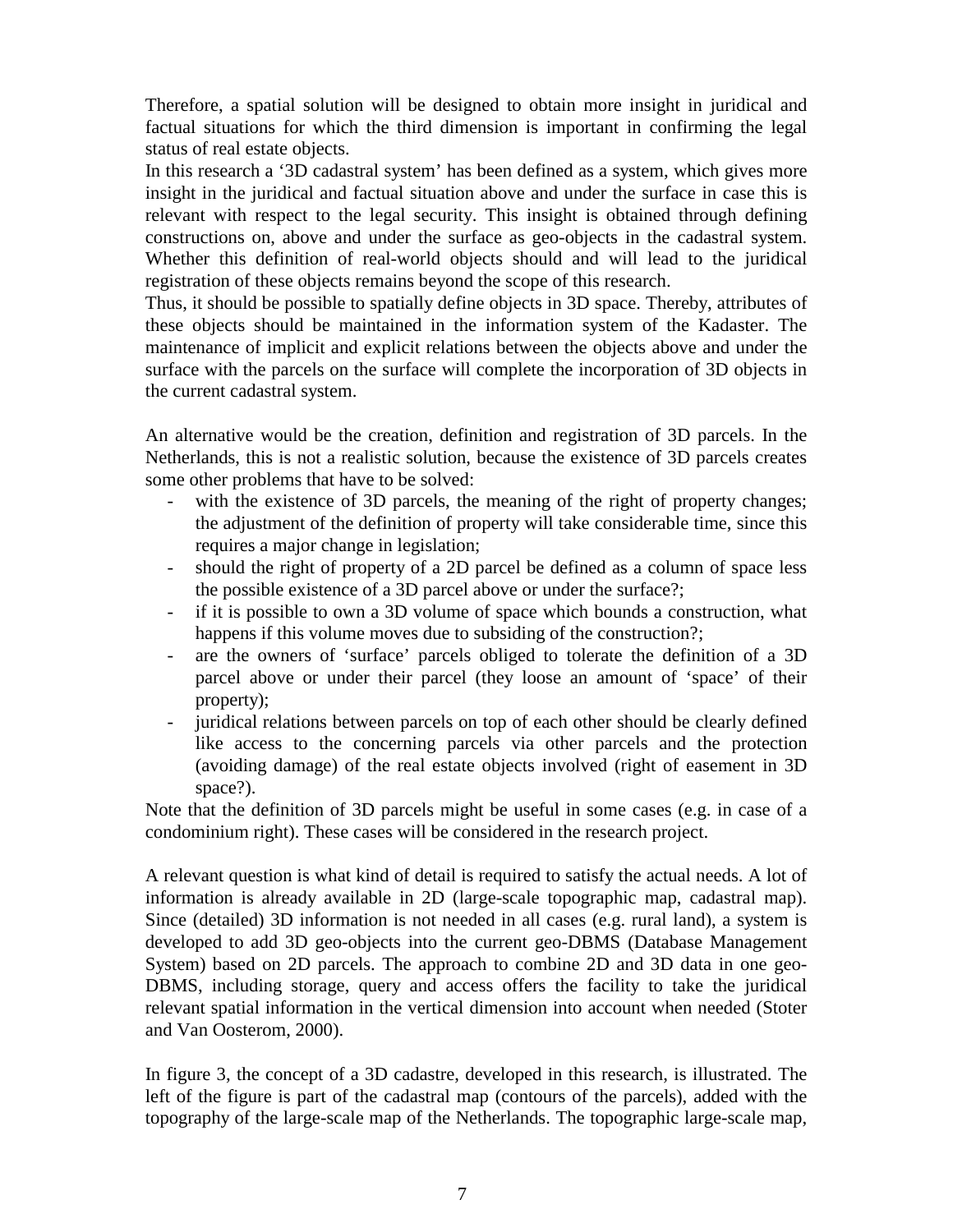maintained by the Netherlands' Kadaster, is not part of the cadastral map, but a separate geo-dataset.

Two (fictive) objects are added: a parking place under the surface and a building above the surface. On the right of the figure, the same map is shown, now implemented in a 3D environment. Insight in space under and above the surface is given by being able to look at the 3D situation under and above the surface.

The 3D objects are modelled and defined within the existing geo-DBMS based on 2D parcels. Therefore, it is possible to obtain insight in the factual situation, also in relation to the registration.



**Figure 3:** the concept of a 3D cadastre

In figure 4, the 3D view of the situation is shown in which the surface parcels that intersect with the projection of the two objects are selected. In the cadastral registration, these parcels have a juridical link with the objects in question.



**Figure 4.** The relation between 2D cadastral parcels and the 3D factual situation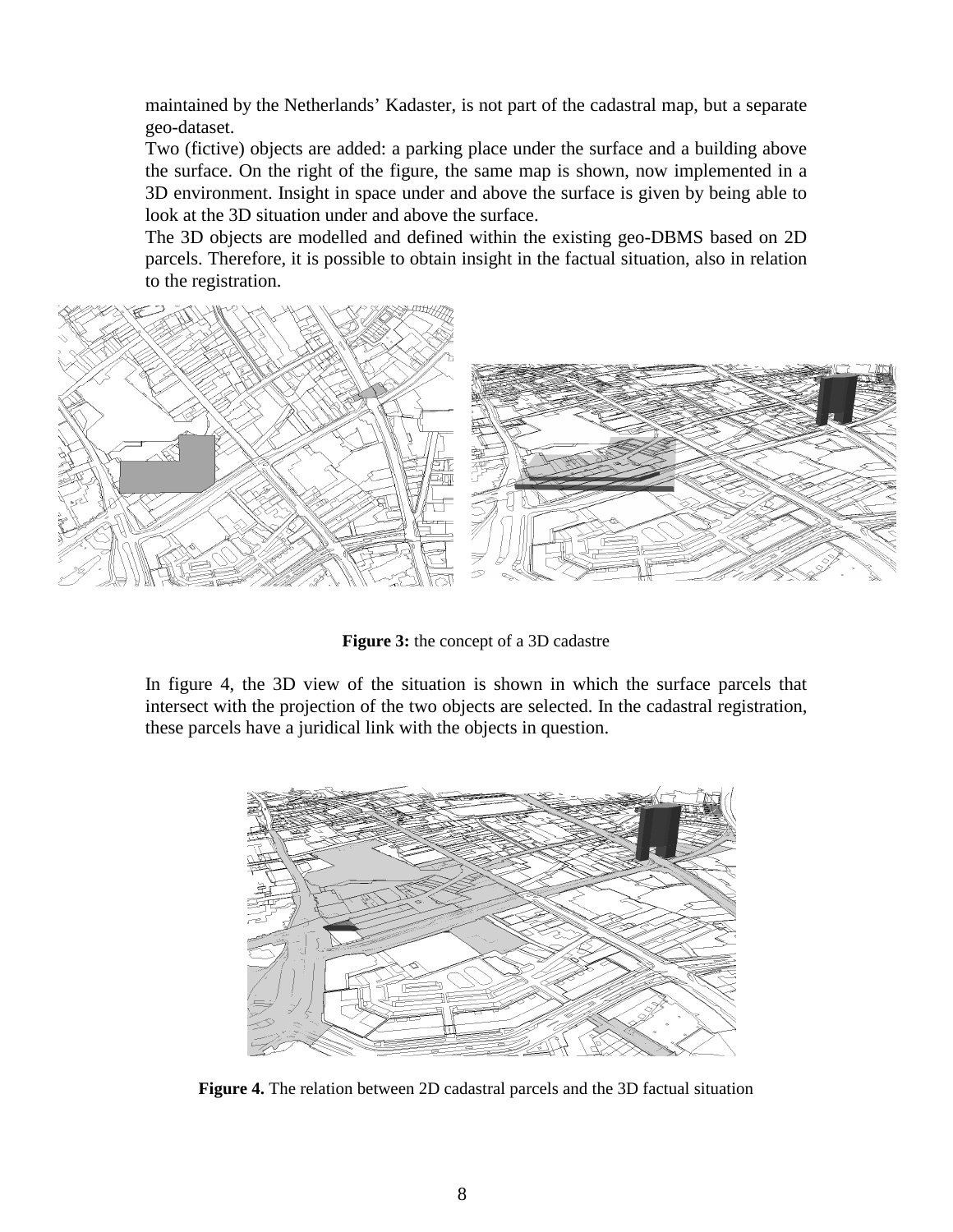# **7. THE IMPLEMENTATION OF THE CONCEPT OF A 3D CADASTRE**

The developed ideas of the concept of a 3D cadastre are translated into prototype implementations.

These implementations consist of the whole process:

- collecting and preparing (generalising/converting) 3D data
- modelling and storage of 3D geo-objects into a geo-DBMS based on 2D parcels
- querying and visualising the data (administrative, 2D, 3D and in combination with each other)

# *Collection and preparing*

3D spatial information of objects under and above the ground is available with designers, mostly as CAD models (see figure 5). Therefore, it is examined how this information can be used and what conversions and generalisations are needed to obtain the (spatial) relevant information, like the outer boundary of the object. The transformation of a local co-ordinate system to a national reference system is object of special interest. Besides, two possible representations of z-co-ordinates are studied: an absolute z-co-ordinate, defined in the national reference system and a relative one, defined in relation to the surface. When z-co-ordinates are stored in a national reference system, the height of surface parcels is needed to be able to define geometrical and topological relations between the 3D objects and the 2D parcels.

In the Netherlands, the horizontal location of a fixed point can be defined in the national reference framework. The Netherlands' Kadaster maintains this framework (co-ordinate system), by means of 6000 points for which the exact location is determined and preserved. The vertical location of a fixed point can be defined in respect to NAP: *Normaal Amsterdam Peil* (Amsterdam Ordnance Datum). This is the tidal plane of reference used in the Netherlands to measure the altitude of land and structures. The NAP is visible in the landscape by about 55000 marks. These marks are placed in buildings, bridges etc.. Almost everywhere in the Netherlands a mark can be found within one kilometre, which can be used for height determination. The Department of Public works is responsible for maintaining the height marks.

The alternative is to collect and measure 3D data, but this can be very difficult in the case of subsurface constructions.

The Kadaster should develop work processes and procedures to validate the 3D geo-data generated and supplied by these methods.





**Figure 5**. Information available at designers can be used to obtain 3D geo-information on realworld objects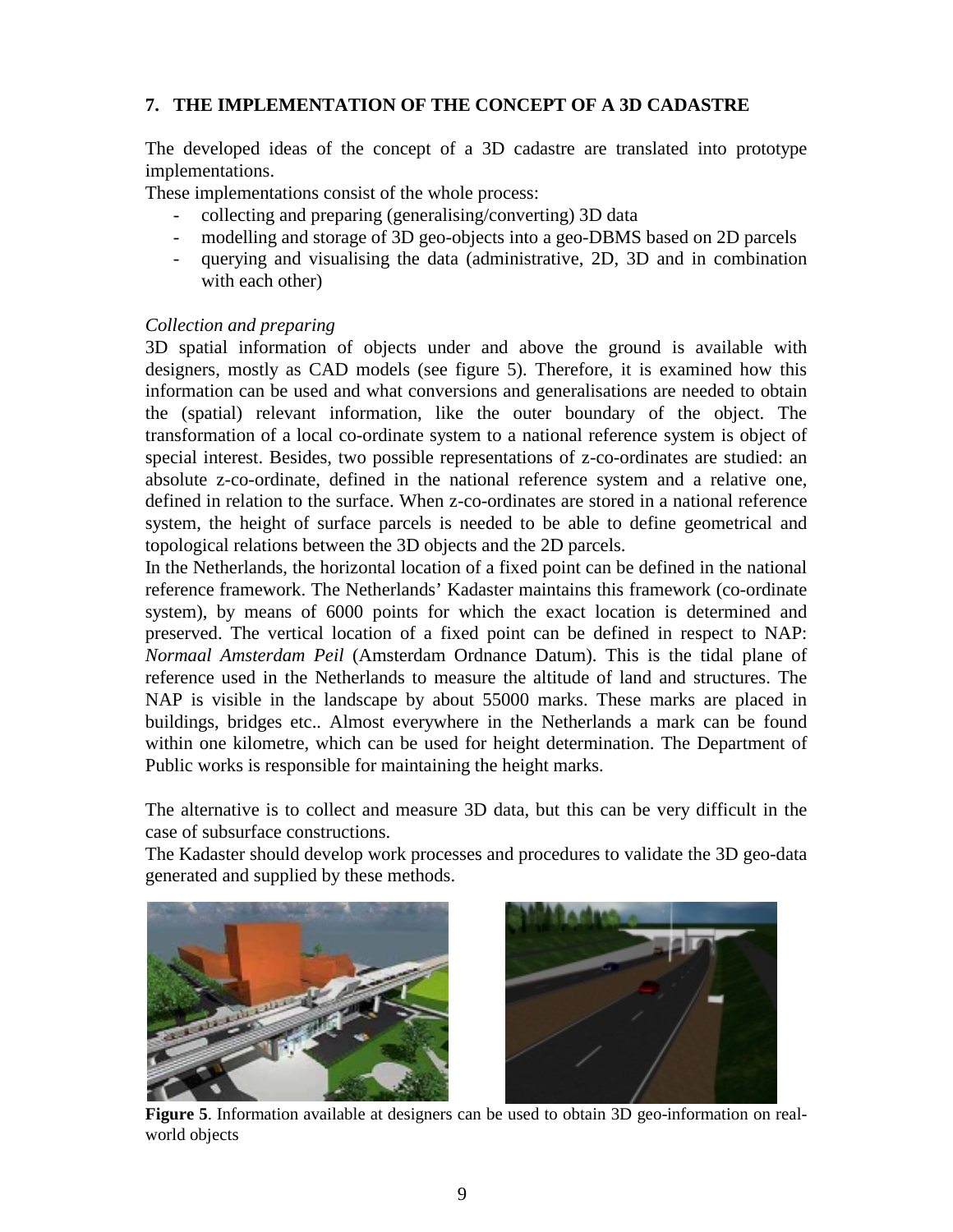# *Storage*

Besides the collection of data, also the way to model and store the data in the existing DBMS is object of research. For the storage of 3D geo-objects, a data-model will be developed and implemented, consisting of primitives based on standards developed by the OpenGIS Consortium (OGC, 1998) and ISO (2001). This data-model will be incorporated in the current geo-DBMS. Alternatives for this data-model should be extrapolated from restrictions to represent geometric objects in 2D (point, line and/or circular arc, polygon). Possible alternatives for this model are (decreasing in complexity):

- objects based on primitives available in 3D CAD models (e.g. splines);
- polyhedrons and sphere/cylinders;
- polyhedrons;
- tetrahedrons.

Polyhedrons are solids, bounded by flat surfaces with each surface bounded by straight lines. A tetrahedron is a regular polyhedron (faces are congruent: equal in size and shape) with four triangular faces. For further explanation on tetrahedrons and tetrahedral networks see Verbree (1992) and Pilouk (1996).

# *Querying and viewing*

The incorporation of 3D geo-objects into the existing geo-DBMS based on 2D parcels makes it possible to query the data 2D, 3D and in combination with each other. For example 'find all 2D objects which 'intersect' with (the projection) of a certain 3D object'. From a DBMS point of view, the topology that defines the relationships between 2D parcels and the 3D constructions should be derived by the spatial system.

To access the data and to view the results of queries a viewer will be built on top of the geo-database. It will be examined how the data can be viewed administratively, as well as two-dimensionally (traditional GIS interface) and three-dimensionally (perspective, stereo) and in combination with each other in one environment.

# **8. CONCLUSION**

The Netherlands' Kadaster has the responsibility to register the legal status of real estate objects and to provide this information to customers. The increasing use of space under and above the surface has confronted the Kadaster with the need to define and store information on real-world objects under and above the surface. The right on these objects is still being registered by means of 2D surface parcels.

It is important to be able to get insight in the factual situation when the third dimension is a factor in confirming the legal status. Therefore, a system is developed to collect, to model and store, to query and to visualise data concerning objects under and above the surface in combination with the already available data on 2D parcels.

With this tool, the Kadaster will be able to perform its tasks more efficiently (and adequately) in case the third dimension comes into play.

# **ACKNOWLEDGEMENT**

We would like to thank the Netherlands' Kadaster for their support and input in this research project and professor Peter van Oosterom for reviewing this paper.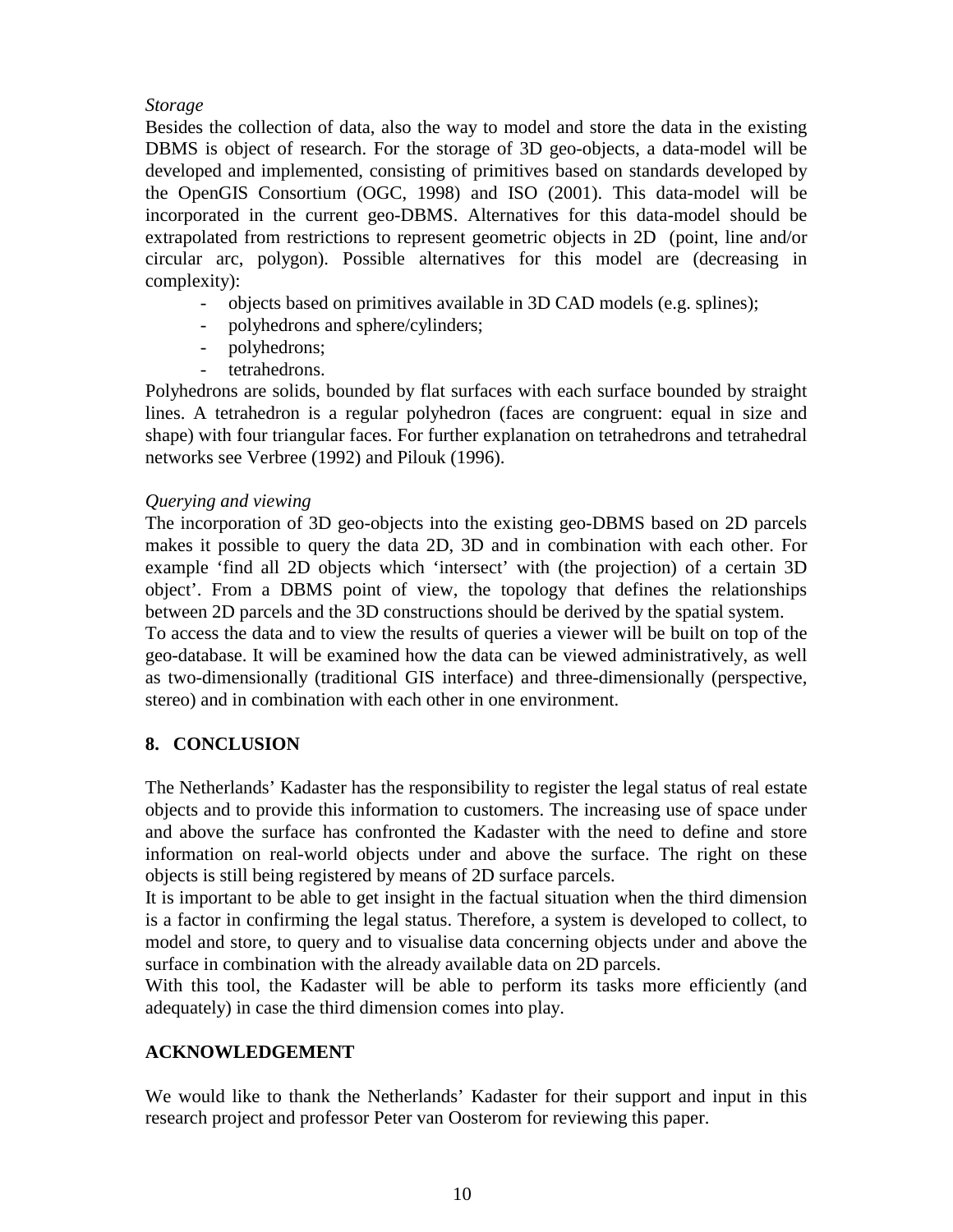### **REFERENCES**

*Civil Code (Burgelijk Wetboek)* (1992): Boek 5: Zakelijke Rechten, 1992. (In Dutch.)

- FIG (1995). Federation International des Géomètres (1995): *The FIG Statement on the Cadastre,* Publication No. 11, 1995.
- Kap A.P. and J.A. Zevenbergen (2000): *Valkuilen en kansen bij de opzet van landelijke registraties: een (inter)nationale vergelijking*, Technical Report, Department of Geodesy, Delft University of Technology, 2000. (In Dutch.)
- Lemmen, C.H.J., E. Oosterbroek and P.M.J. van Oosterom (1998): *New spatial data management developments in the Netherlands Cadastre*, proceedings of the FIG XXI International Congress, Brighton UK, Commission 3, Land Information Systems, pp. 398-409, 19-25 July 1998.
- Pilouk, M. (1996), *Integrated Modelling for 3D GIS*, Ph.D. Dissertation, March 19, 1996, Enschede:ITC.
- Stoter, J.E. and P.M.J van Oosterom (2000): *3D registration of real estate objects*, proceedings of GIScience, Savannah, USA, pp. 55-58, 28-31 October, 2000.
- Stoter, J.E. (2000): *Considerations for a 3D Cadastre, Delft University of Technology, GISt No. 2,* Report to the Netherlands' Kadaster, Delft, October 2000, 30 p.
- OGC (edited by Buhler, K. McKee, L.) (1998): *The OpenGIS Guide, third edition, An introduction to Interoperable Geo-processing*, The OGC Project Technical Committee of the OpenGIS Consortium; Wayland, Mass., VS.
- ISO TC 211 (2001), ISO/DIS 19107: *Geographic information Spatial schema. Final text of CD 19107, International Organization for Standardization*, Januari 2001.
- Verbree, E. (1992), *Constructie en Toepassing van het 2-Dimensionale Delaunay Driehoeksmodel en het 3-Dimensionale Delaunay Tetraëdermodel*, MSc Dissertation, Delft.

#### **CONTACT**

J. E. (Jantien) Stoter

Faculty of Civil Engineering and Geosciences, Section GIS technology

Delft University of Technology

Thijsseweg 11

P.O. Box 5030

2600 GA Delft

THE NETHERLANDS

Tel. + 31 15 2788 136

E-mail: j.e.stoter@geo.tudelft.nl

Jaap Zevenbergen Section Geo Information and Land Development Faculty of Civil Engineering and Geosciences, Section GIS technology Delft University of Technology Thijsseweg 11 P.P. Box 5030 2600 GA Delft THE NETHERLANDS Email: j.a.zevenbergen@geo.tudelft.nl